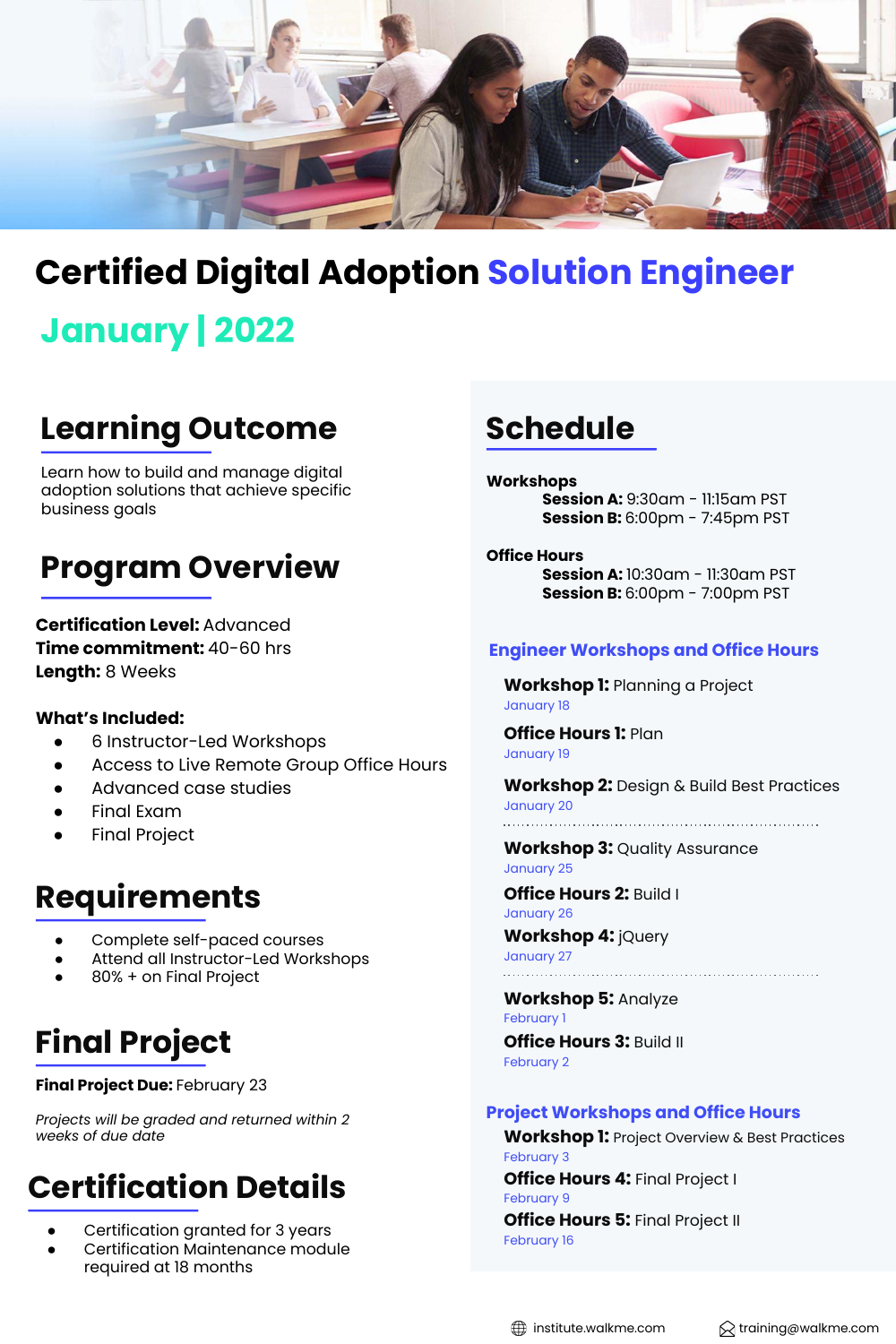

## **Certified Digital Adoption Solution Engineer**

# **February | 2022**

## **Learning Outcome**

Learn how to build and manage digital adoption solutions that achieve specific business goals

### **Program Overview**

**Certification Level:** Advanced **Time commitment:** 40-60 hrs **Length:** 8 Weeks

### **What's Included:**

- 6 Instructor-Led Workshops
- Access to Live Remote Group Office Hours
- Advanced case studies
- **Final Exam**
- 

## **Requirements**

- Complete self-paced courses
- Attend all Instructor-Led Workshops
- 80% + on Final Project

# **Final Project**

#### **Final Project Due:** March 30

*Projects will be graded and returned within 2 weeks of due date*

## **Certification Details**

- Certification is good for 3 years
- Certification Maintenance module required at 18 months

### **Schedule**

**Workshops Session A:** 9:30am - 11:15am PST **Session B:** 6:00pm - 7:45pm PST

**Office Hours Session A:** 10:30am - 11:30am PST **Session B:** 6:00pm - 7:00pm PST

### **Engineer Workshops and Office Hours**

**Workshop 1:** Planning a Project February 22

**Office Hours 1:** Plan February 23

**Workshop 2:** Design & Build Best Practices February 24

● Final Project **Workshop 3:** Quality Assurance March 1

> **Office Hours 2:** Build I March 2

**Workshop 4:** jQuery March 3

**Workshop 5:** Analyze March 8

**Office Hours 3:** Build II March 9

### **Project Workshops and Office Hours**

**Workshop 1:** Project Overview & Best Practices March 10 **Office Hours 4:** Final Project I March 16 **Office Hours 5: Final Project II** 

 $\bigoplus$  institute.walkme.com  $\bigotimes$  training@walkme.com

March 23